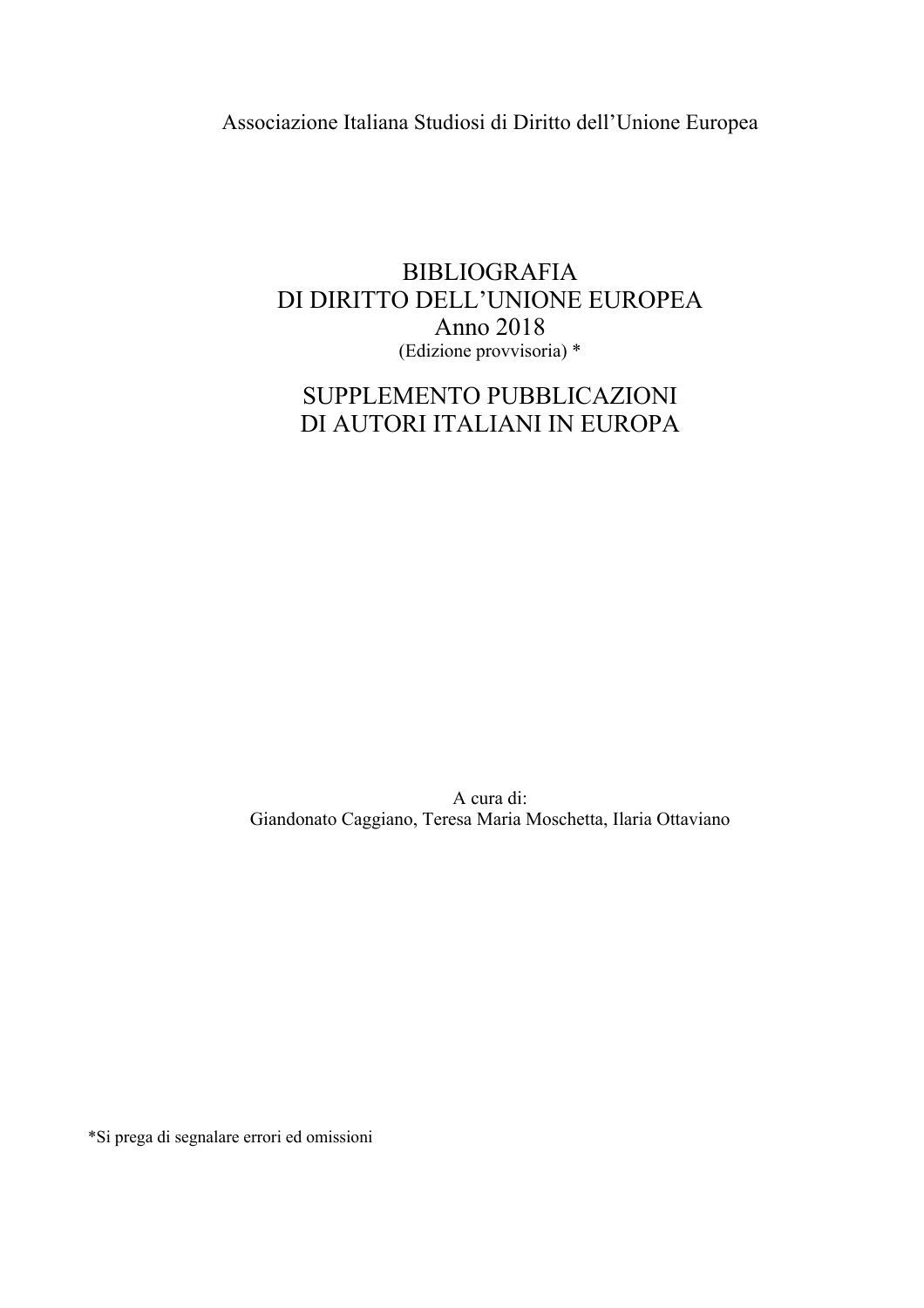| 1.  |  |
|-----|--|
| 2.  |  |
| 3.  |  |
| 4.  |  |
| 5.  |  |
| 6.  |  |
| 7.  |  |
| 8.  |  |
| 9.  |  |
| 10. |  |
| 11. |  |
| 12. |  |
| 13. |  |
| 14. |  |
| 15. |  |
| 16. |  |
| 17. |  |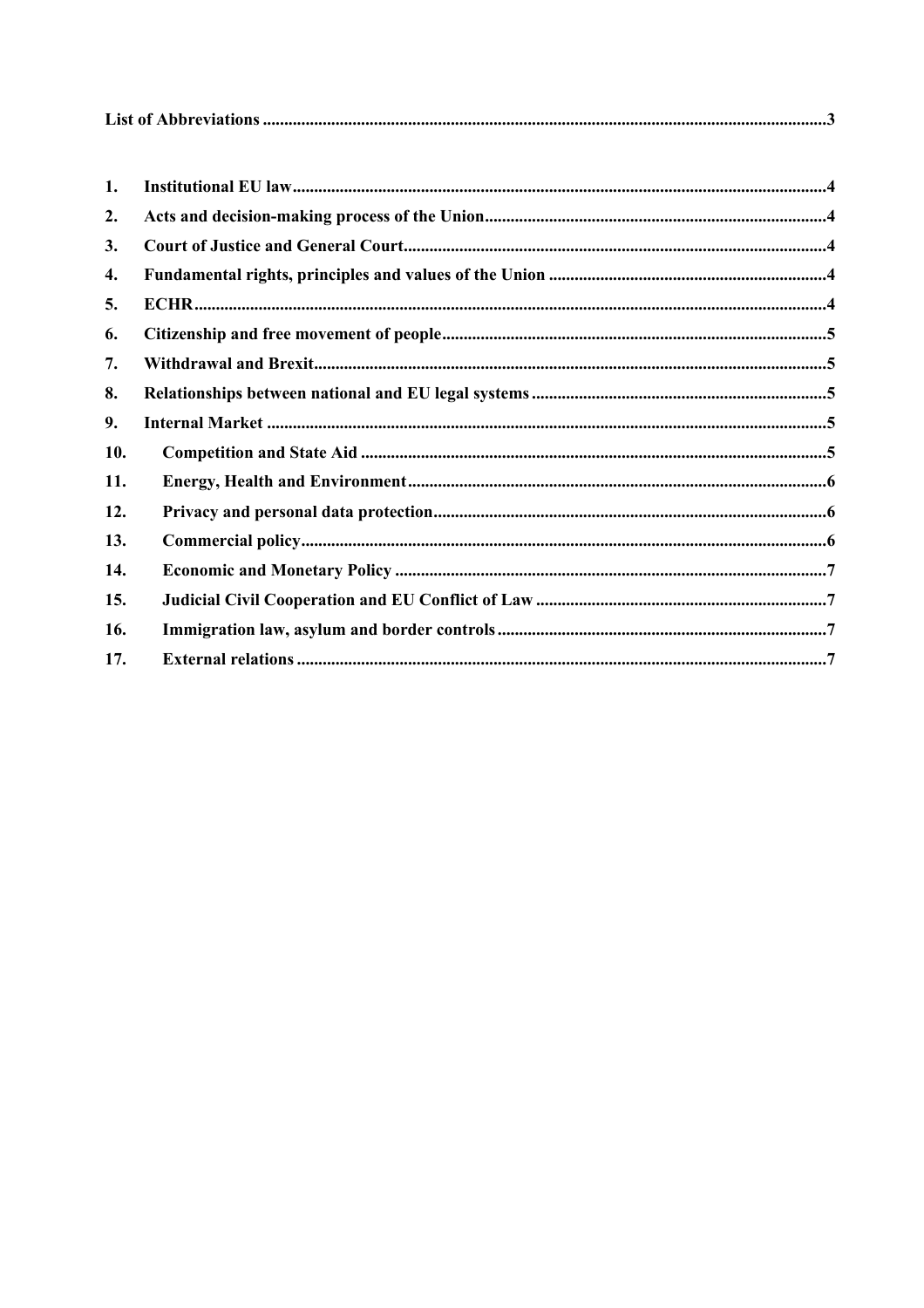## **List of Abbreviations**

CDE Cahiers de Droit Européen CMLR Common Market Law Review EBLR European Business Law Review EBOR European Business Organization Law Review ECLR European Competition Law Review EJIL European Journal of International Law EJRR European Journal of Risk Regulation ELR European Law Review EPL European Public Law EuConst. European Constitutional Law Review Eur. Tax. European Taxation EStAL European State Aid Law Quarterly JCMS Journal of Common Market Studies JECLAP Journal of European Competition Law & Practice Journal Eur. Int. Journal of European Integration MJ Maastricht Journal of European and Comparative Law Rev. de l'UE Revue de l'Union Européenne RTDE Revue Trimestrielle de Droit Européen WEP West European Politics World Comp. World Competition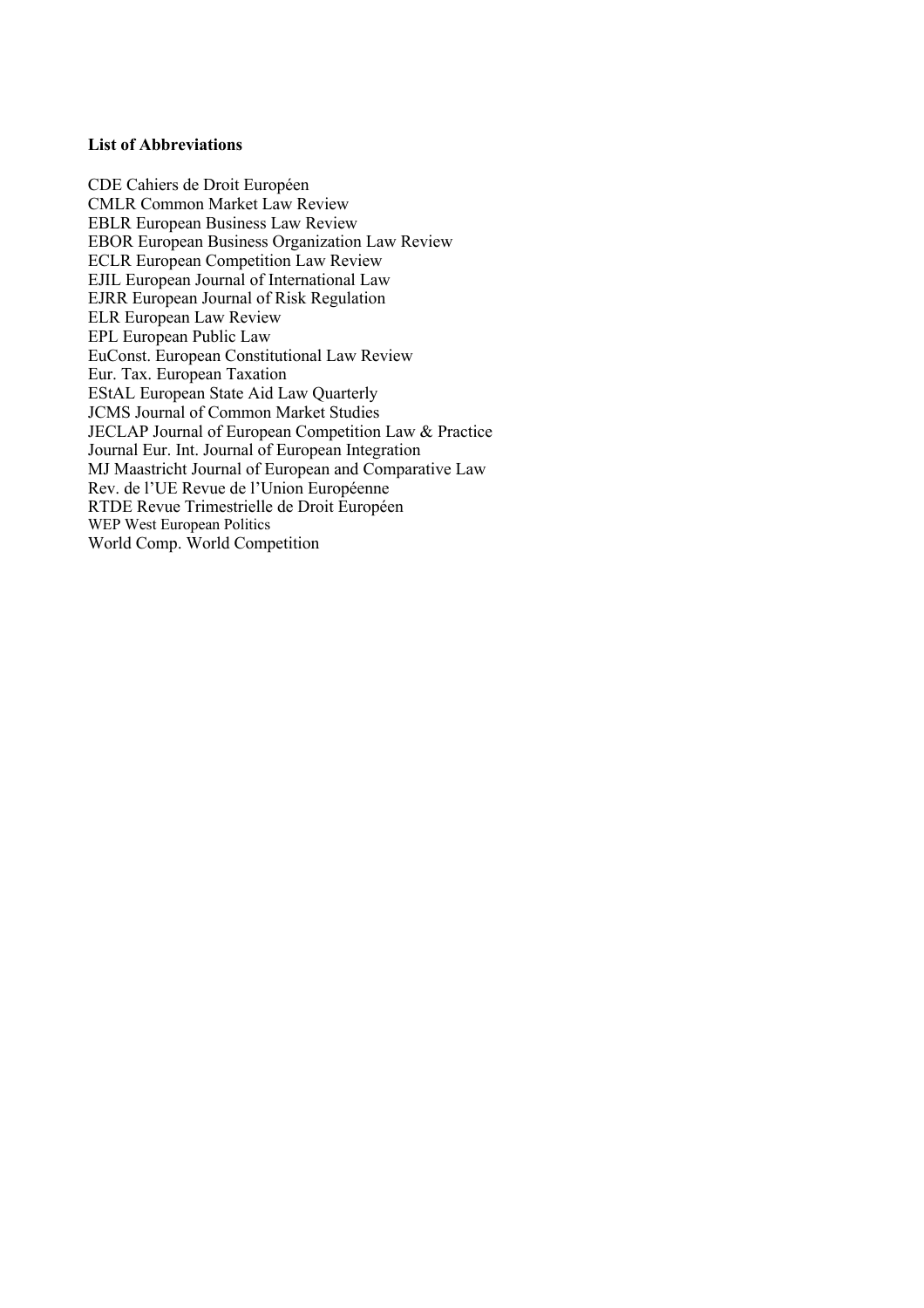#### **1. Institutional EU law**

#### Books

AMALFITANO C., General Principles of EU Law and the Protection of Fundamental Rights, Edward Elgar Publishing, Cheltenham, 2018.

Oxford Principles of European Union Law Volume 1: The European Union Legal Order (Ed. R. Schütze, T. Tridimas) CAP. 7. F. FABBRINI, The Principle of Subsidiarity; 10. A. ARENA, The Twin Doctrines of Primacy and Preemption';11. B. GUASTAFERRO, Loyalty and Constitutional Identity; 19: C. ZILIOLI*,* P.ATHANASSIOU*,* The European Central Bank, ; 23.E. CHITI, Decentralized Implementation: European Agencies; 25. N. Lupo, C. Fasone, The Union Budget and the Budgetary Procedure; 29. L. Prete, Enforcement Actions*.*

#### Articles

MIGLIO A., Differentiated integration and the principle of loyalty, in EuConst., 2018, p. 475;

#### **2. Acts and decision-making process of the Union**

#### Articles

INGLESE M., Recent Trends in European Citizens' Initiatives: The General Court Case Law and the Commission's Practice', in EPL, 2/2018, p. 335;

LUPO N., The Commission's power to withdraw legislative proposals and its "parliamentarisation", between technical and political grounds, in EuConst., p. 311;

## **3. Court of Justice and General Court**

## Articles

BARTOLINI S., Recent Developments of the Court of Justice of the EU's Activities in 2017, in EPL, 1/2018, p. 11;

BARTOLINI S., The Urgent Preliminary Ruling Procedure: Ten Years On', , in EPL, 2/2018, p. 213;

FERRARIS L., Donner exécution à un arrêt de la CJUE sans base juridique adéquate: comment combler cette lacune dans le droit européen, in CDE, 1/2018, p. 293;

TOVO C., Judicial review of harmonized standards: Changing the paradigms of legality and legitimacy of private rulemaking under EU law, in CMLR, 4/2018, p. 1187.

## **4. Fundamental rights, principles and values of the Union**

## **Articles**

DE CAROLIS D., The EU Dispute Resolution Directive (2017/1852) and fair trial protection under article 47 of the EU Charter of Fundamental Rights, in Eur. Tax., 2018, p. 495;

SPAVENTA E., Should we "harmonize" fundamental rights in the EU? Some reflections about minimum standards and fundamental rights protection in the EU composite constitutional system, in CMLR, 4/2018, p. 997.

## **5. ECHR**

#### Articles

SPANÒ R., The future of the European Court of Human Rights – Subsidiarity, process-based review and the rule of law, in H.R.L. Rev., p. 473.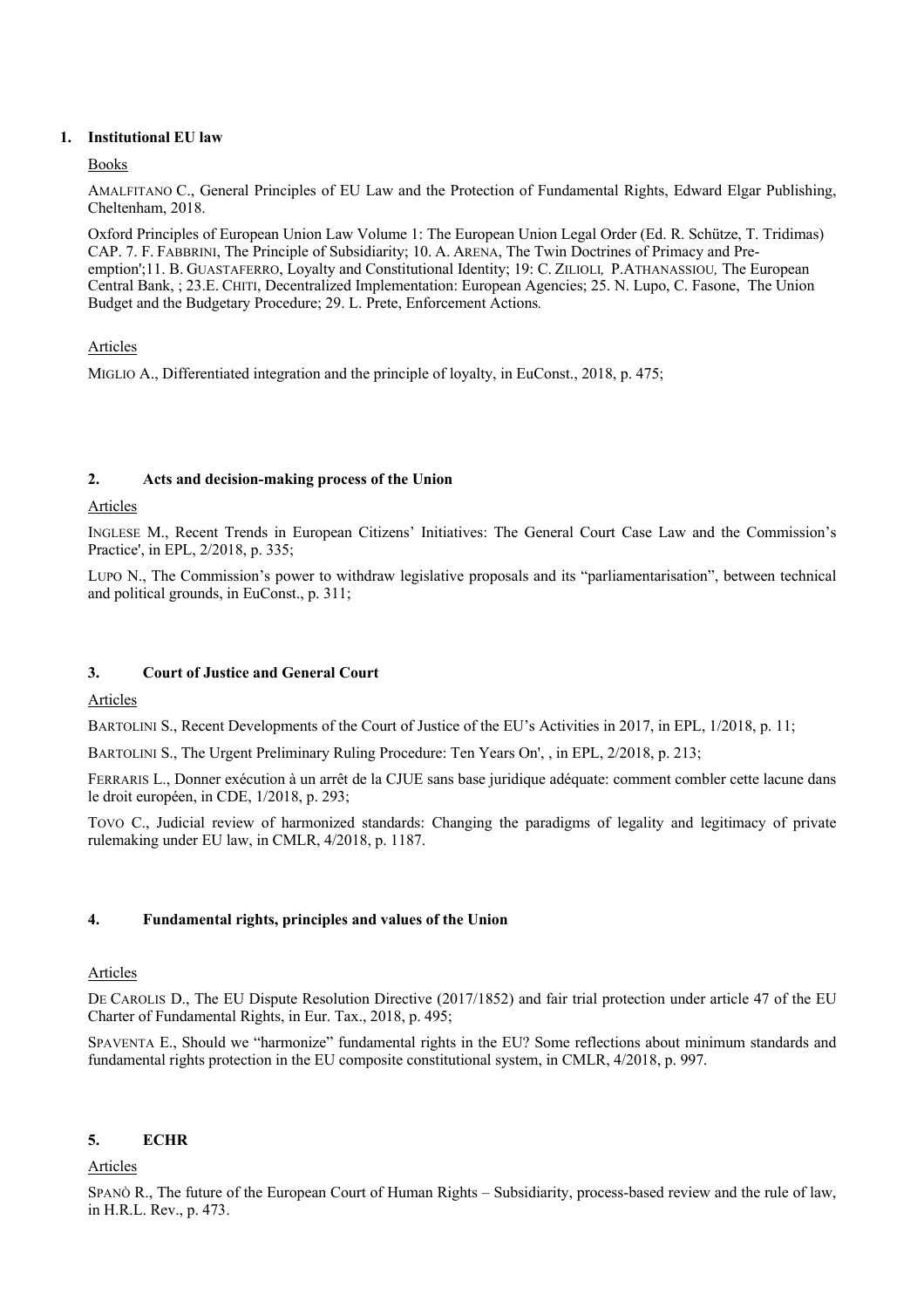#### **6. Citizenship and free movement of people**

## Articles

MANCANO L., Punishment and rights in European Union citizenship: Persons or criminals?, in ELJ, p. 206;

STAIANO F., Derivative residence rights for parents of Union citizen children under Article 20 TFEU: Chavez-Vilchez, in CMLR, 1/2018, p. 225.

## **7. Withdrawal and Brexit**

Articles

BIONDI A., The Fall and Rise of State Aid in Brexit Britain: The Chequers Plan, in EStAL, 3/2018, p. 325;

BIONDI A., Brexit and state aid control: 4 Quartets, in Competition Law Journal, 2018, p. 3.

## **8. Relationships between national and EU legal systems**

Articles

ARENA A., The Twin Doctrines of Primacy and Pre-emption, in Oxford Principles, p. ;

BONELLI M., The Taricco saga and the consolidation of judicial dialogue in the European Union, in MJ, p. 357;

FABBRINI F., Courts and the Politics of Secrecy: National Security, Human Rights and the Importance of Supranational Oversight, in WEP, 4/2018, p. 869;

MARTINICO G., Overcoming False Dichotomies: Constitutionalism and Pluralism in European and International Studies, in BELOV M. (ed.), Global Constitutionalism and its Challenges to Westphalian Constitutional Law, Hart, Oxford, 2018, p. 55.

## **9. Internal Market**

## Articles

GHETTI R., Unification, harmonisation and competition in European company forms, in EBLR, p. 813;

PANCI L., Latest Developments on the Interpretation of the Concept of Selectivity in the Field of Corporate Taxation, in EStAL, 3/2018, p. 353;

## **10. Competition and State Aid**

Books

MARINO S., BIEL Ł., BAJČIĆ M., SOSONI, V. (eds.), Language and Law. The Role of Language and Translation in EU Competition Law, Springer, 2018 (**Language and Law**);

NASCIMBENE B., DI PASCALE A., The Modernisation of State Aid for Economic and Social Development, Basel, 2018 (**State Aid**).

## Articles

BIONDI A., FARLEY M., State Liability Actions, in Oxford Principles, p. ;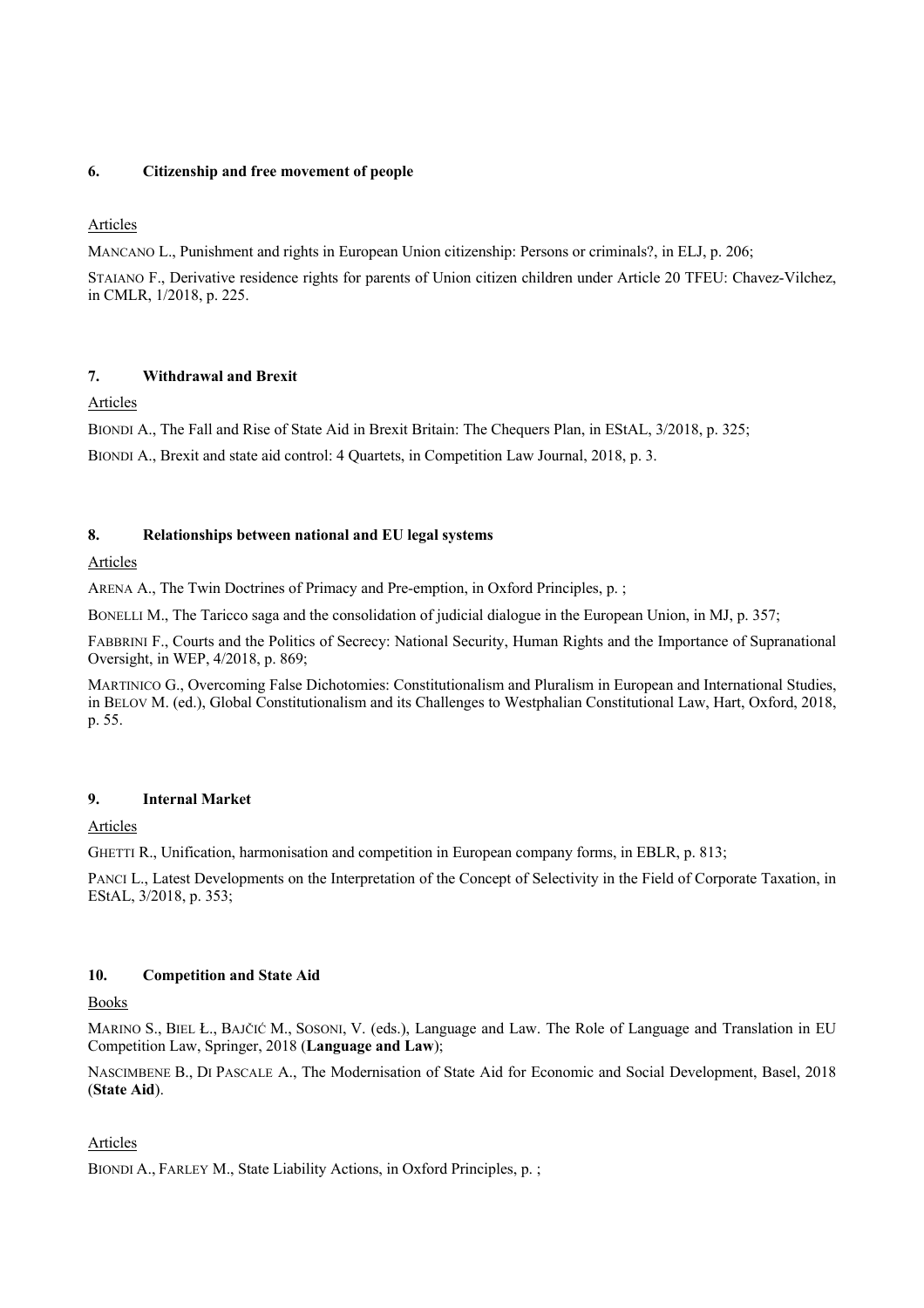CAPRILE P., An Overview of the Recent Application of EU and National Competition Law by the Italian Competition Authority, in Language and Law, p. 27;

CORTELEZZI F., On Economic Rationale of Competition Policy, in Language and Law, p. 9;

MARINO S., EU Competition Law After Directive 2014/104/EU and Its Implementation in Italy, in Language and Law, p. 133.

MEROLA M., Energy and Environment, in State Aid, p. 169;

NASCIMBENE B., Introduction: The Modernization of State Aid Regulation, in State Aid, p. 1;

NICOLAIDES P., A More Economic Approach to the Control of State Aid, in State Aid, p. 63;

SIRAGUSA M., Public Policies for Financing the Deployment of Broadband and Very High-Speed Broadband Networks and EU Rules on State Aid Control, in State Aid, p. 237;

SZYSZCZAK E. Services of General Economic Interest, in State Aid, p. 91;

VECCHIETTI V., Tasks for Nationals Authorities in the Modernization Era: a Case Study-Italy, in Stare Aid, p. 147.

BRANDTNER B., VIDONI D., State Aid Evaluation: State of Play and Ways Forward, in EStAL, 4/2018, p. 475;

GIANNINO M., ROMBY F., Public Aid to Airports as a Compensation for the Provision of Services of General Economic Interest, in EStAL, 3/2018, p. 338;

GRASSO R., TZIFA G., The ECJ ruling in Coty and the future of vertical restrictions in the internet space, in World Comp., p. 367;

PRETE L., On implementation and effects: The recent case-law on the territorial (or extraterritorial?) application of EU competition rules, in JECLAP, p. 487.

#### **11. Energy, Health and Environment**

Articles

BARRA M., SVEC M., Reinforcing energy governance under the EU energy diplomacy: A proposal for strengthening energy frameworks in Africa, in EJRR, p. 245;

COLARUSSO E., Deconstruction and reconstruction of a relationship between the EU precautionary principle and forwardlooking information, in EBLR, p. 791;

FERRARIS L., The role of the principle of environmental integration (Article 11 TFEU) in maximising the 'greening' of the Common Agricultural Policy, in ELR, p. 410;

LEONELLI G.C., The fine line between procedural and substantive review in cases involving complex technical-scientific evaluations: Bilbaína, in CMLR, 4/2018, p. 1217.

#### **12. Privacy and personal data protection**

Articles

CRESPI S., The applicability of Schrems principles to the Member States: National security and data protection within the EU context, in ELR, 5/2018, p. 669;

NARDI D., "Courtoisie internationale" et portée extraterritoriale du droit européen à la protection des données à l'épreuve de la Cour, in CDE, 2/2018, p. 327;

#### **13. Commercial policy**

Articles

MARCHISIO E., Internet sales of luxury (and maybe also other) products within selective distribution systems after Coty, in ECLR, p. 345.